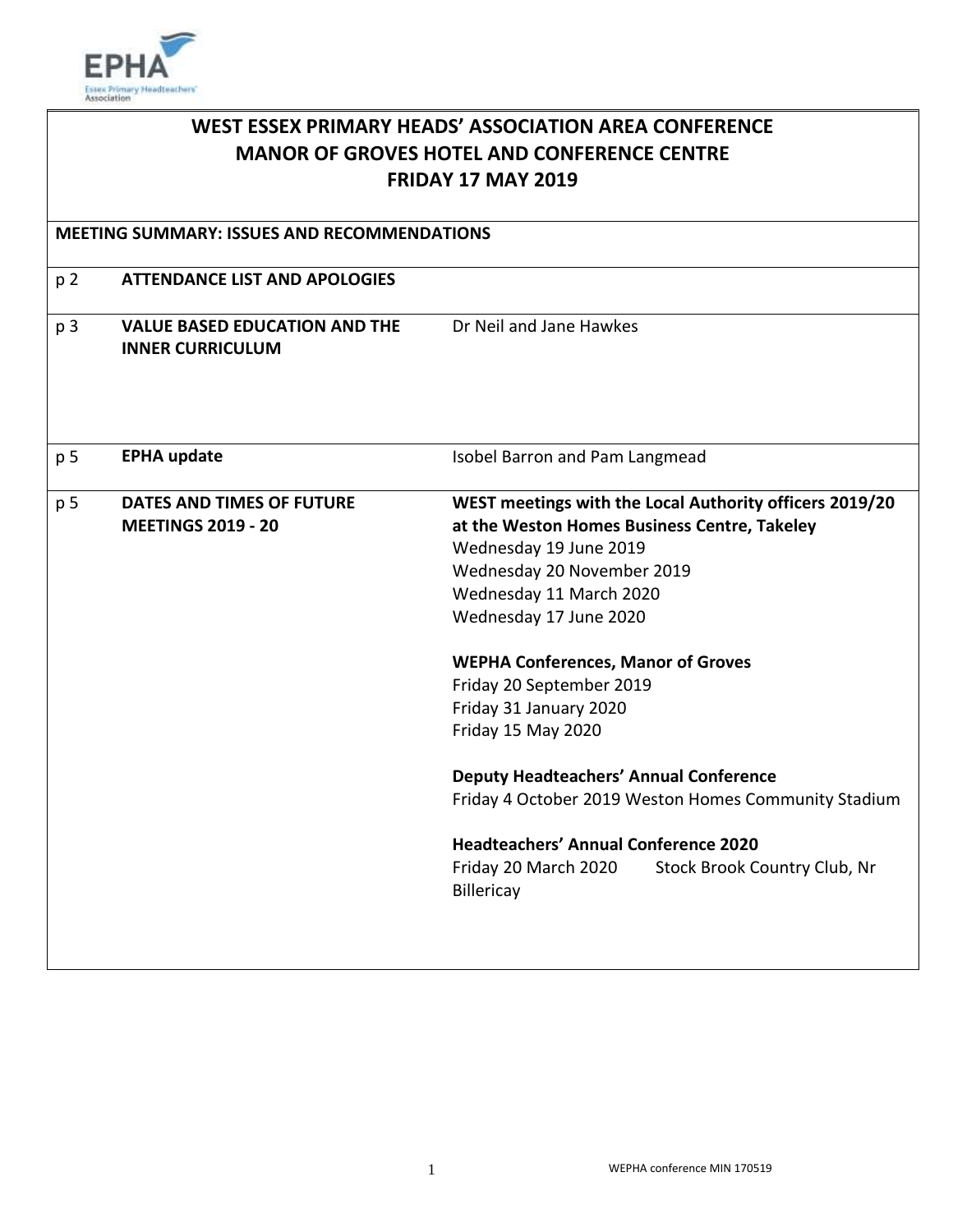

# **WEST ESSEX PRIMARY HEADS' ASSOCIATION AREA CONFERENCE FRIDAY 17 MAY 2019**

#### **Headteachers**

Anne Marie Kendall

Ros Allsop Clavering Primary Tracy O'Donnell Epping Primary George Athanasiou Great Sampford Primary Teresa Phillips Thomas Willingale School Gina Bailey St James CE Primary, Harlow Julie Puxley Katherine Semar Infants Isobel Barron Roseacres Primary/Chair Christine Peden Pear Tree Mead Primary Claire Berry Birchanger CE Primary Colin Raraty Rodings Primary Anne Marie Black St Alban's Catholic Primary Sonia Strickland Little Hallingbury Primary Lorna Brittaine Sheering CE Primary Linda Todd Radwinter CE Primary Linda Chesworth Milwards Primary Jonathan Tye Churchgate CE Primary John Clements Hatfield Heath Primary Stacey Ward Church Langley Primary Mary Evans The Henry Moore Primary Matt Woolard Hereward Primary Elizabeth Gelston Hatfield Heath Primary Lisa Gibbs Leverton Primary **School leaders** Jane Harvey Staples Road Primary Victoria Marrow Hatfield Heath Primary Michelle Hughes Thaxted Primary Jen Lott Church Langley Primary Anthony Hull Katherine Semar Juniors Sarah Cowley The Henry Moore Primary

Pam Langmead EPHA Professional Officer Dr Neil Hawkes Value-based education Jane Hawkes Value-based education

# **Apologies**

Julie Lorkins St Andrew's CE Primary

St Luke's Catholic Primary Michael Doughty Christine Lee

Bryony Collins Felsted Primary **Felsted Primary Farnah Wheatcroft** Farnham & Rickling Primaries

The Henry Moore Primary The Henry Moore Primary **In Attendance In Attendance Rebecca Arnould** Pear Tree Mead Academy

Note: If your attendance or apologies have not been noted please contact the EPHA Professional Officer at pam@langmead.me.uk for amendment.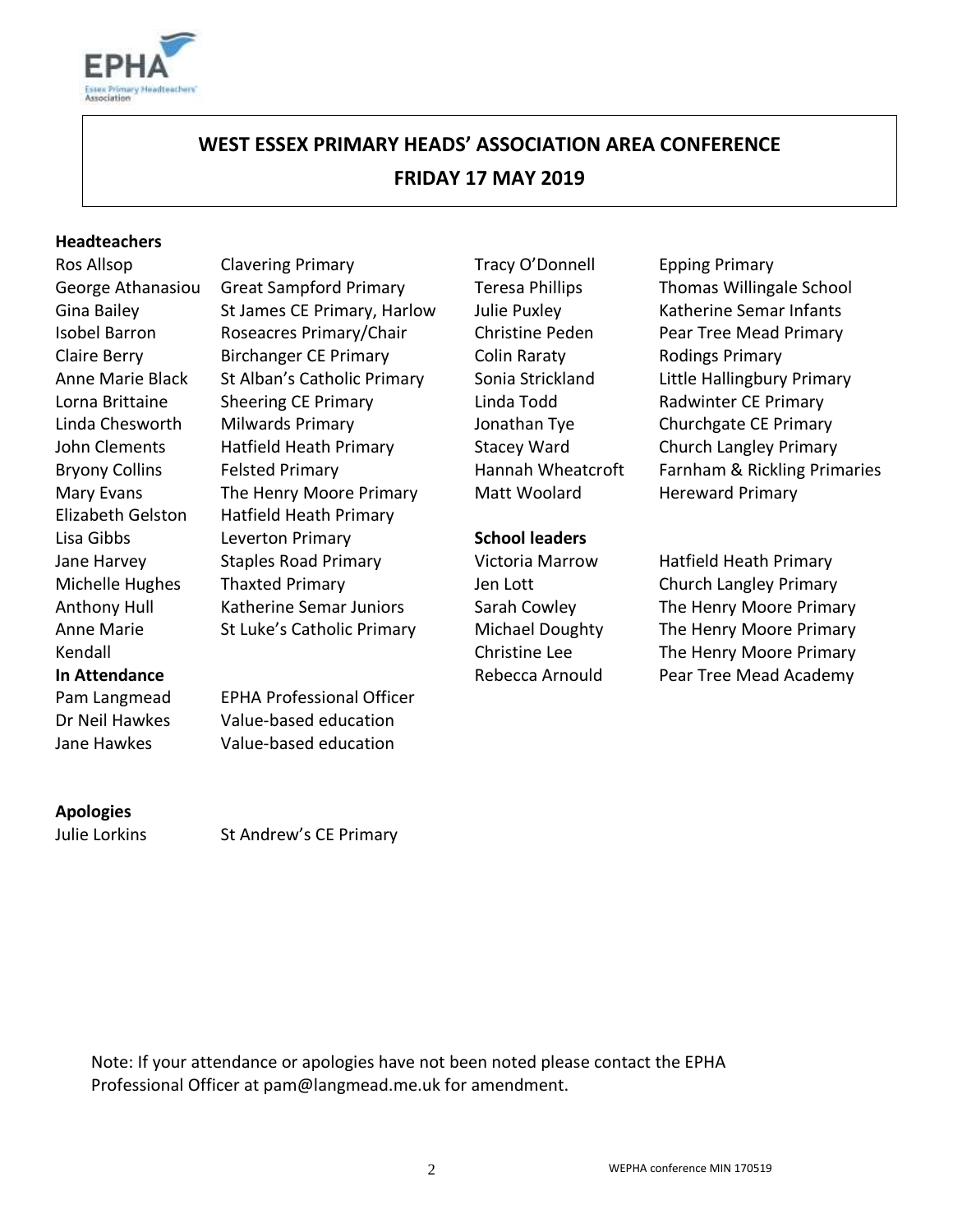

# **NOTES OF THE SUMMER TERM WEPHA CONFERENCE HELD ON FRIDAY 17 MAY 2019 COMMENCING AT 9.15 AM**

#### **Action**

# **1. EPHA WELCOME**

Welcome from Isobel Barron, WEPHA Chair, to West headteachers and senior leaders. A particular welcome was extended to new headteachers in the West, including:

| <b>Bryony Collins</b> | Felsted Primary (Co-headteacher)             |
|-----------------------|----------------------------------------------|
| Jackie Diggle         | <b>Freshwaters Academy</b>                   |
| Shaun Kelliher        | St John Fisher Catholic Primary (Acting)     |
| Anne Marie Kendal     | St Luke's Catholic Academy (Head of School)  |
| Anne Marie Black      | St Alban's Catholic Academy (Head of School) |

# **2. VALUES BASED EDUCATION AND THE INNER CURRICULUM**

Neil Hawkes began the presentation by observing the audience for a minute or two. He introduced himself and his wife Jane, and explained that together they had developed Values-based Education. He explained that Values-based education (VbE) empowers educational settings to underpin their life and curriculum with universal positive human values such as respect, integrity, honesty and compassion.

The outcome of developing such an ethical vocabulary is ethical intelligence, which Neil argues is the most important intelligence for the sustainability of our world.

The ethical vocabulary is the foundation of a new universal narrative through which all human beings, irrespective of culture; religion or ethnicity can communicate, thereby establishing trust and wellbeing.

# **The morning was divided into two sessions:**

What is Values-based Education (VbE) and its Inner Curriculum? Why is VbE so important to develop? How do Heads become values educators? How can we improve mental wellbeing and resilience both in staff and pupils?

Neil explained that the research has suggested that VbE leads to:

- Wellbeing and resilience;
- Community involvement;
- Academic diligence;
- Positive character traits;
- $\bullet$  Agency self-leadership.

The principles of a values-based school: cultural change, character development, relationships, values identification, environment, modelling, vocabulary, role of silence and reflection and the link to neurobiology, The Inner Curriculum, community involvement in Values-based Living (VbL), focus on teaching and learning and leadership. Practical examples of good practice from values schools around the world.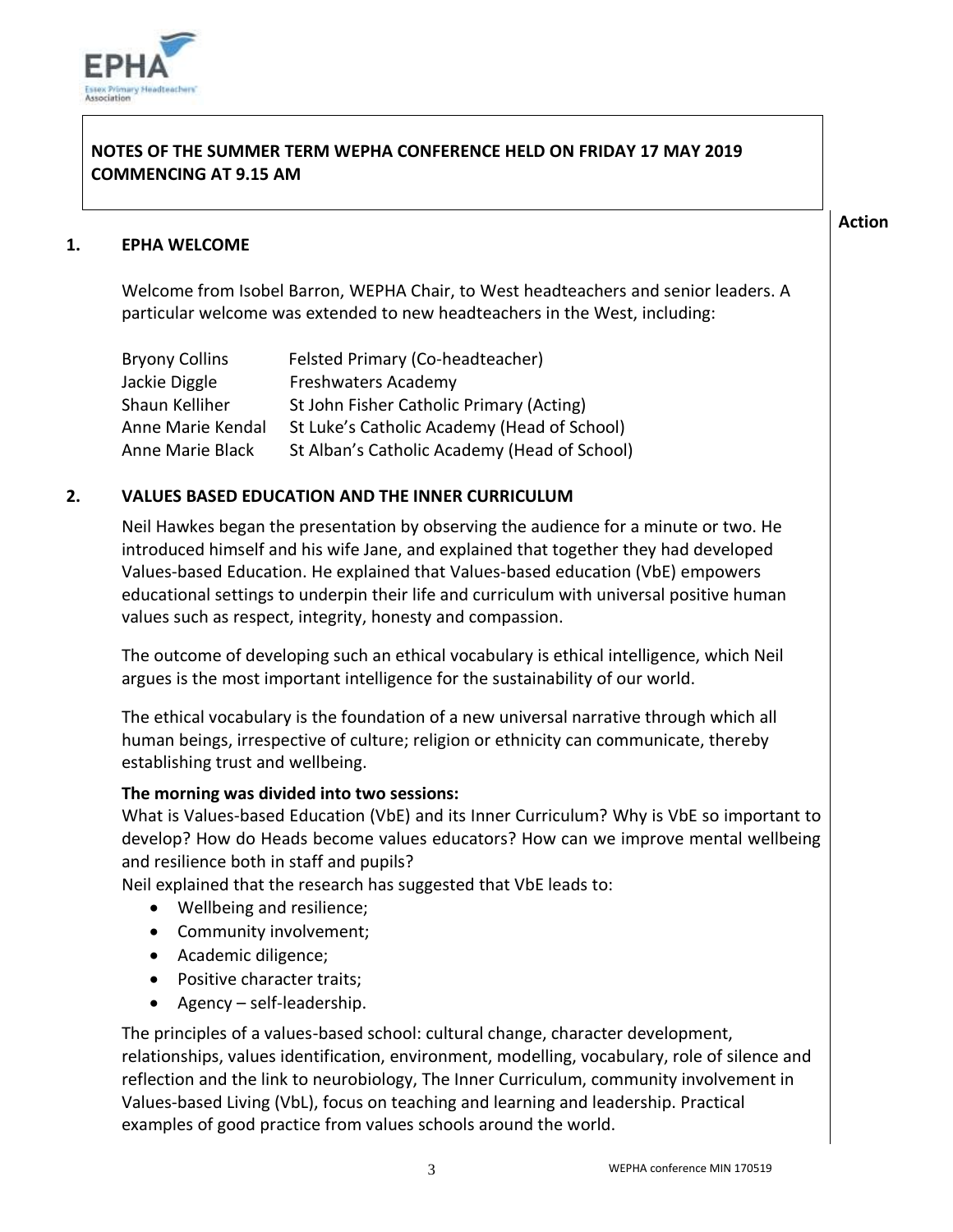

Extracts from the website: Values-based Education works through:

# **Values Consciousness**

Teachers think more deeply about their teaching and the values that they model both in and outside of the classroom. Students report how a values consciousness impact on their behaviour and actions, which become more altruistic.

# **Wellbeing**

In thinking about and enacting values, students develop self-worth, empathy and responsible personal behaviour. Evidence shows that Values Education has a very positive effect on students who are 'at risk', marginalised or disadvantaged. There is compelling evidence that wellbeing impacts are experienced by teachers, parents and families, and in classroom and across whole schools.

# **Agency**

Agency is the capacity of individuals to be self-led, to act independently, to make choices and act on them. The evidence shows that Values Education strengthens student agency when it involves various forms of giving, outreach and working in the community. For instance, through values action projects that allowed students to enact their values in a way that is personal, real and deeply engaging.

# **Connectedness**

Values-based Education builds positive and wide-ranging connections between teachers, students and parents. It supports student engagement in learning, improves parent engagement in their children's learning and allows teachers to develop new relationships with their students, each other and the parents and families in their school community. This is done through shared goals and practices in Values Education, which leads to the development of mutual feelings of respect, trust and safety; and varied opportunities for collaboration. The research findings show that the values lead to improved behaviour in the classroom, school and home.

# **Transformation**

Change and transformation are at the heart of Values Education and is the result of teachers and students being urged to engage in continuous reflection on the actions they implemented in their schools. Key changes are seen in professional practice as well as personal attitudes, behaviours, relationships and group dynamics. Transformations are experienced and observed by teachers, students and parents alike. The data points to profound transformations in student learning. Students develop deeper understanding of complex issues and how these pertain to their own lives. Students and parents experience personal change and report changes seen in others.

# **Achievement**

As a result of the above, many schools report improvements in a wide range of